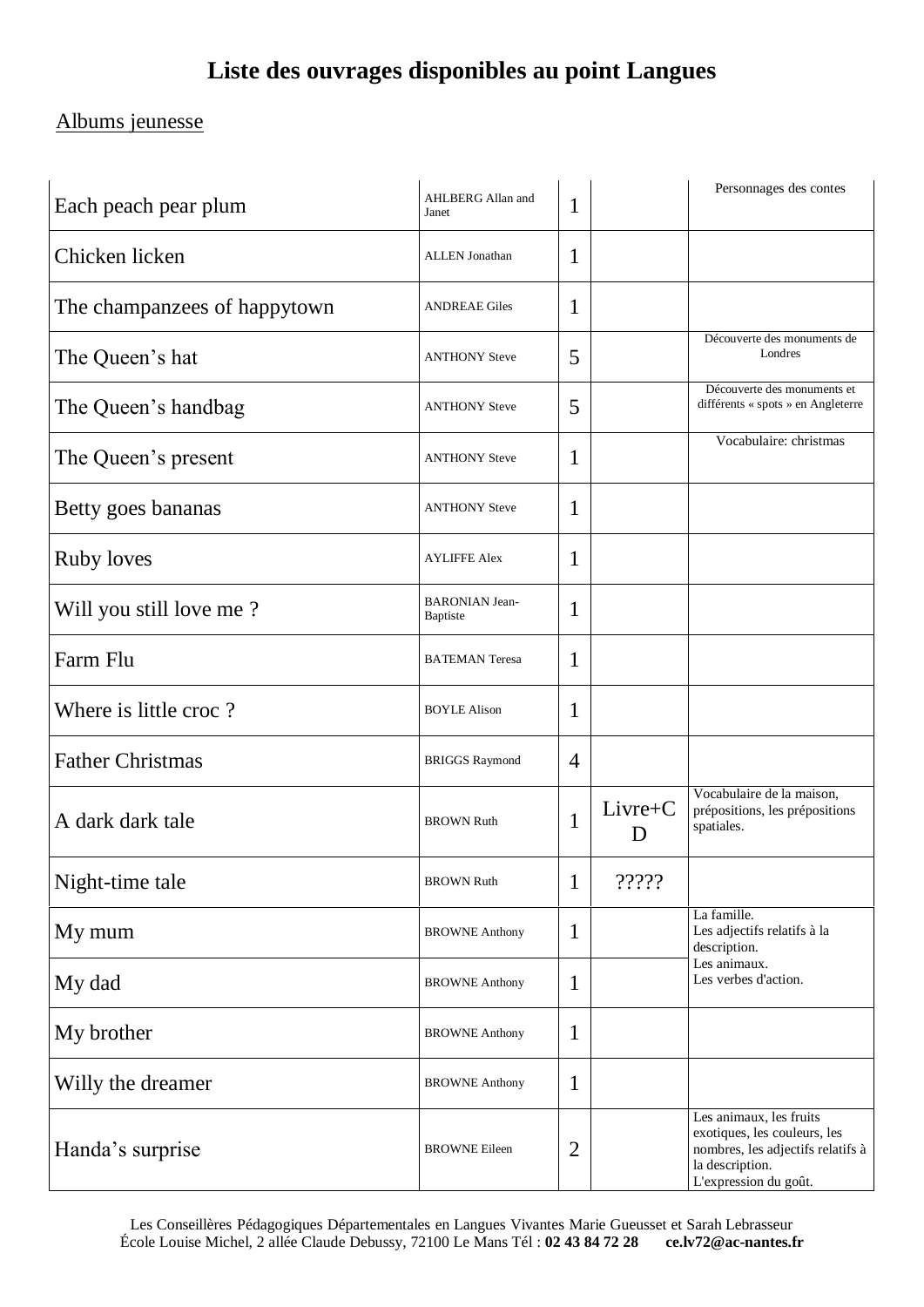|                                           |                                |                |     | La phrase interrogative.<br>L'expression du futur.                          |
|-------------------------------------------|--------------------------------|----------------|-----|-----------------------------------------------------------------------------|
| The magic bed                             | <b>BURNINGHAM John</b>         | 1              |     |                                                                             |
| Can you cuddle like a koala?              | <b>BUTLER John</b>             | 1              |     |                                                                             |
| Dear zoo                                  | <b>CAMPBELL Rod</b>            | 5              |     | Animaux, adjectives (big, tall,<br>scary) structure: "He was<br>$too+adj$ " |
| The very hungry caterpillar               | <b>CARLE</b> Eric              | 6              | mp3 | Jours de la semaine, nombres<br>jusqu'à 5, fruits et autres<br>aliments.    |
| Polar bear, polar bear what do you hear?  | <b>CARLE</b> Eric              | $\overline{2}$ |     | Vocabulaire: animaux et leur<br>cri.                                        |
| From head to toes                         | <b>CARLE</b> Eric              | 5              |     | Parties du corps, verbs<br>d'action structure "Can you do<br>it?." " I can" |
| The mixed-up chameleon                    | <b>CARLE</b> Eric              | 1              |     | <b>Humeurs</b>                                                              |
| Today is Monday                           | <b>CARLE</b> Eric              | 10             | MP3 | Jours de la semaine et<br>nourriture                                        |
| Brown Bear Brown bear what do you<br>see? | <b>CARLE</b> Eric              | 5              |     | Vocabulaire : animaux,<br>couleurs.                                         |
| Do you want to be my friend?              | <b>CARLE Eric</b>              | 1              |     |                                                                             |
| Slowly slowly slowly said the sloth       | <b>CARLE</b> Eric              | 1              |     |                                                                             |
| Truelove                                  | <b>COLE Babeth</b>             | $\overline{2}$ |     |                                                                             |
| <b>Princess Smartypants</b>               | <b>COLE Babeth</b>             | 1              |     |                                                                             |
| Maisy goes to the museum                  | <b>COUSINS Lucy</b>            | 1              |     |                                                                             |
| Maisy, Charley and the wobbly tooth       | <b>COUSINS Lucy</b>            | 1              |     |                                                                             |
| Maisy goes to the library                 | <b>COUSINS</b> Lucy            | $\overline{2}$ |     |                                                                             |
| Maisy goes to the hospital                | <b>COUSINS Lucy</b>            | 1              |     |                                                                             |
| Maisy goes camping                        | <b>COUSINS Lucy</b>            | 1              |     |                                                                             |
| Emily Brown and the thing                 | <b>COWELL Cressioa</b>         | 1              |     |                                                                             |
| That rabbit belongs to Emily Brown        | <b>COWELL Cressioa</b>         | 1              |     |                                                                             |
| The mitten                                | <b>DESNOUVEAUX</b><br>Florence | 1              |     |                                                                             |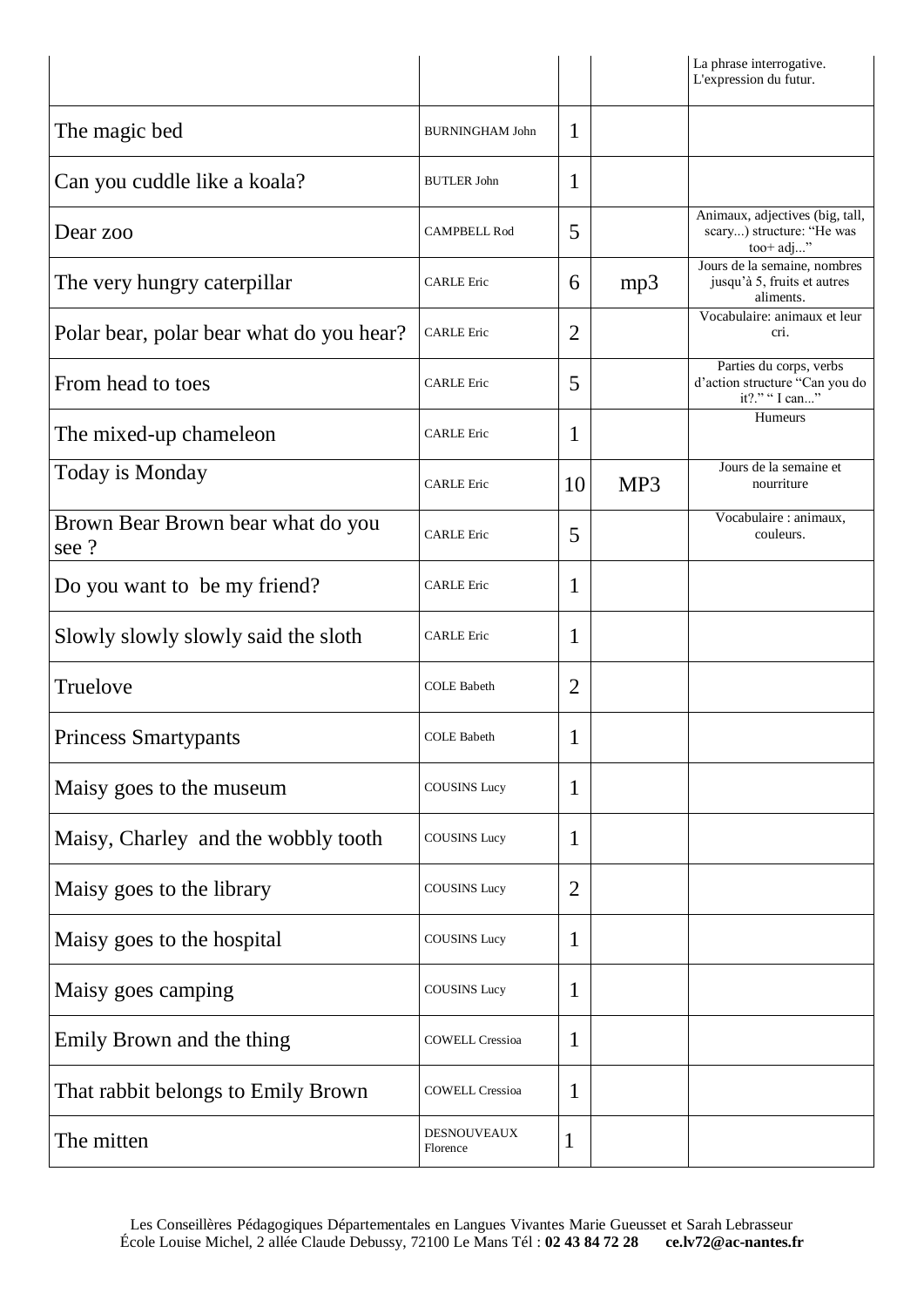| Catch that kitten            | <b>DUNCAN EDWARDS</b><br>Pamela          | 1              |                            |                                                                                                                         |
|------------------------------|------------------------------------------|----------------|----------------------------|-------------------------------------------------------------------------------------------------------------------------|
| Hairy Maclary scattercat     | DODD Lynley                              | $\overline{2}$ |                            |                                                                                                                         |
| Room on the broom            | DONALDSON Julia                          | 1              | Livre+<br>marottes         |                                                                                                                         |
| The snail and the whale      | DONALDSON Julia<br><b>SCHEFFLER Axel</b> | 1              |                            |                                                                                                                         |
| Freddie and the Fairy        | DONALDSON Julia<br><b>GEORGE Karen</b>   | 1              |                            |                                                                                                                         |
| Olivia                       | FALCONER Ian                             | 1              |                            |                                                                                                                         |
| Olivia helps with Christmas  | FALCONER Ian                             | 1              |                            |                                                                                                                         |
| Mr Wolf's pancakes           | FEARNLEY Jan                             | 3              |                            | Les personnages des contes.<br>La recette des crèpes (+ liste<br>des ingredients)                                       |
| Dogs                         | <b>GRAVETT Emily</b>                     | 1              |                            |                                                                                                                         |
| Orange pear apple bear       | <b>GRAVET</b> Emily                      | 1              |                            |                                                                                                                         |
| Weather                      | <b>GRUNDY Lynn</b>                       | 1              |                            |                                                                                                                         |
| A bit lost                   | <b>HAUGHTON Chris</b>                    | 6              |                            |                                                                                                                         |
| Shh we have a plan           | <b>HAUGHTON Chris</b>                    | $\overline{2}$ |                            |                                                                                                                         |
| What's The Time, Mr Wolf?    | HAWKINS Colin                            | $\overline{2}$ |                            | L'heure,Les repas,L'expression<br>des sentiments : la faim, la<br>peur, la joie,  Les actions de<br>la vie quotidienne. |
| Where's Ted?                 | HAWKINS Colin and<br>Jacqui              | $\mathbf{1}$   |                            |                                                                                                                         |
| Where's Spot?                | HILL eric                                | 8              | Peluche+<br>Livre+<br>1dvd | Prepositions, mobilier,<br>animaux et structure "Is he?"                                                                |
| Spot goes on holidays        | HILL eric                                | $\overline{2}$ |                            |                                                                                                                         |
| Spot's birthday party        | HILL eric                                | $\mathbf{1}$   |                            |                                                                                                                         |
| Spot visits his grandparents | HILL eric                                | $\mathbf{1}$   |                            |                                                                                                                         |
| Spot can count               | HILL eric                                | $\mathbf{1}$   |                            |                                                                                                                         |
| I spy with Spot              | HILL eric                                | $\mathbf 1$    |                            |                                                                                                                         |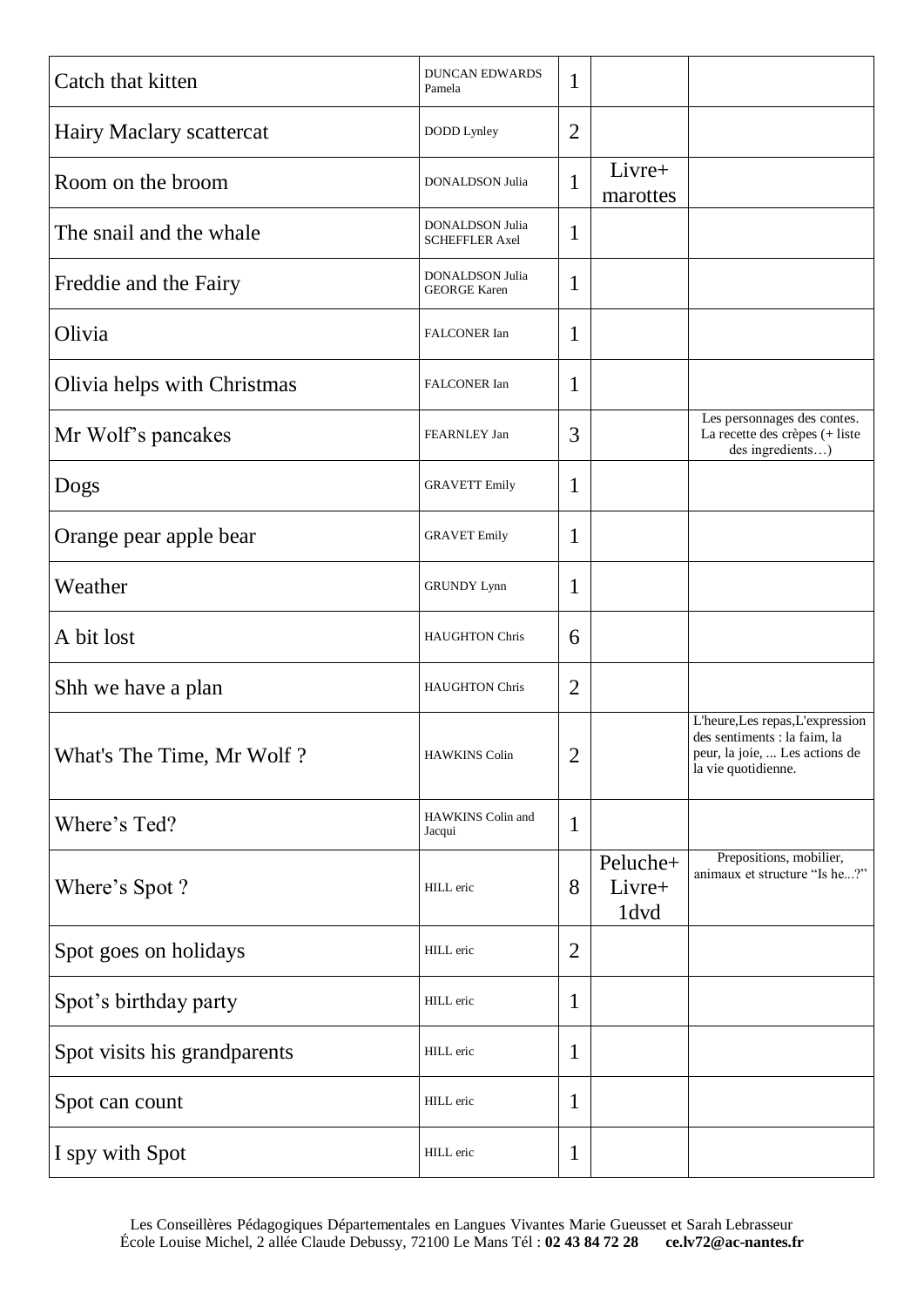| Spot goes to the farm                      | HILL eric                                      | 1              |                                                                                   |
|--------------------------------------------|------------------------------------------------|----------------|-----------------------------------------------------------------------------------|
| Stuck in the mud                           | <b>HUGHES Monica</b>                           | 1              |                                                                                   |
| The den                                    | <b>HUNT Roderick</b>                           | 1              |                                                                                   |
| Don't forget the bacon                     | <b>HUTCHINS Pat</b>                            | 1              | La nourriture.<br>Les formules de politesse.<br>L'expression du souhait           |
| Wibbly pig can dance                       | <b>INKPEN Mick</b>                             | 1              | Verbes d'actions                                                                  |
| <b>Baby brains</b>                         | <b>JAMES Simon</b>                             | $\overline{2}$ |                                                                                   |
| The day the crayons quit                   | JEFFERS Olivier                                | 1              |                                                                                   |
| The tiger who came to tea                  | <b>KERR Judith</b>                             | 1              |                                                                                   |
| I want my hat back                         | <b>KLASSEN Jon</b>                             | 3              |                                                                                   |
| Pat The Cat                                | <b>KUNHARDT</b> Edith                          | 1              | Animaux                                                                           |
| The wolf who wanted to change his<br>color | LALLEMAND Orianne<br>THUILLIER Éléonore        | $\mathbf{1}$   |                                                                                   |
| The wolf who wanted to travel the world    | LALLEMAND Orianne<br><b>THUILLIER</b> Éléonore | $\mathbf{1}$   |                                                                                   |
| Goodnight Harry                            | <b>LEWIS Kim</b>                               | 1              |                                                                                   |
| Chicka chicka boom boom                    | MARTIN Bill Jr                                 | 1              |                                                                                   |
| Dogs in cars                               | <b>MASSIE Felix</b>                            | 1              |                                                                                   |
| Guess how much I love you                  | McBRATNEY Sam                                  | $\overline{2}$ | Les animaux.<br>Les parties du corps.<br>Les sentiments.<br>Les verbes d'actions. |
| T'wit t'woo                                | MCCLELLAN Maddy                                | 1              |                                                                                   |
| Elmer's friends                            | McKEE David                                    | 1              |                                                                                   |
| Elmer's first book                         | McKEE David                                    | 1              |                                                                                   |
| Elmer Joke book                            | McKEE David                                    | 1              |                                                                                   |
| Cupcake                                    | <b>MERICLE HARPER</b><br>Charise               | 1              |                                                                                   |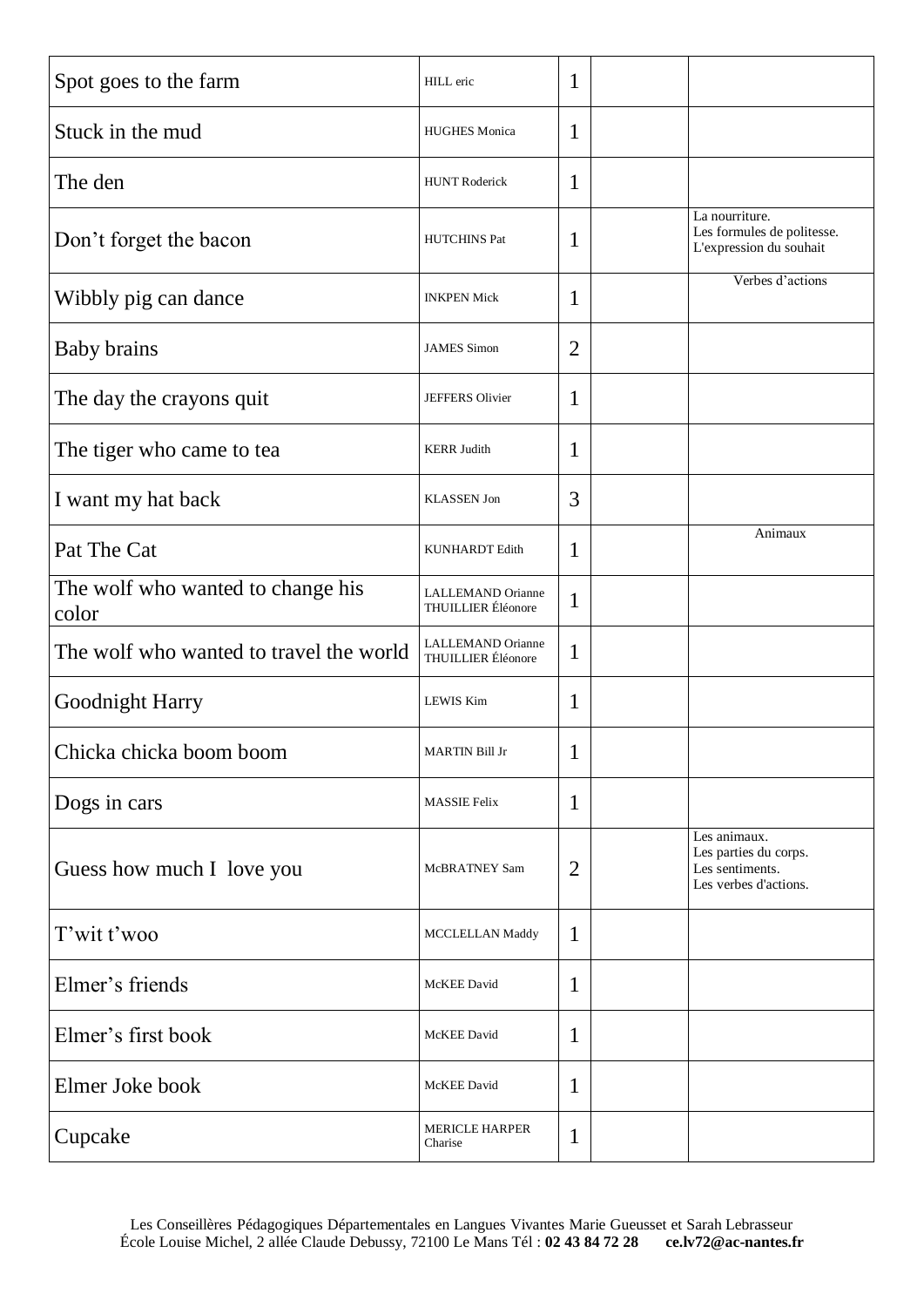| Oops, Sorry                             | <b>MORGAN Richard</b>                     | 1              |                           |                                                                                                                                                                       |
|-----------------------------------------|-------------------------------------------|----------------|---------------------------|-----------------------------------------------------------------------------------------------------------------------------------------------------------------------|
| Five minutes' peace                     | <b>MURPHY Jill</b>                        | 1              |                           |                                                                                                                                                                       |
| Tough guys                              | NEGLEY Keith                              | 1              |                           |                                                                                                                                                                       |
| Meg and Mog                             | NICOLL Helen<br>PIENKOWSKI Jan            | 6              | $livre + k7$              | Halloween vocabulaire lié à la<br>sorcière, aux vêtements à la<br>nourriture                                                                                          |
| My best friends                         | <b>NILSEN</b> Anna                        | 1              |                           |                                                                                                                                                                       |
| Mrs Hen's day                           | <b>NOISIER Anne</b>                       | 1              |                           | Les différents moments de la<br>journée. Les connecteurs<br>temporels. L'alimentation.<br>La phrase exclamative.<br>La phrase interrogative.<br>L'expression du goût. |
| Of thee I sing a letter to my daughters | <b>OBAMA Barack</b>                       | 1              |                           |                                                                                                                                                                       |
| Winnie the witch                        | PAUL Korky THOMAS<br>Valerie              | 8              | $livre + k7$<br>$+$ vidéo | Vocabuliare lié aux sorcières,<br>couleurs, mobilier,<br>prépositions, parties du corps<br>d'un animal.                                                               |
| Peppa fête Halloween                    | Collectif                                 | $\mathcal{I}$  |                           |                                                                                                                                                                       |
| We're going on a bear hunt              | <b>ROSEN</b> Michael                      | $\overline{4}$ |                           |                                                                                                                                                                       |
| This is our house                       | <b>ROSEN</b> Michael                      | $\overline{2}$ | Livre+ cd                 |                                                                                                                                                                       |
| Little rabbit foo foo                   | <b>ROSEN Michael</b>                      | $\overline{2}$ | Livre+ cd                 |                                                                                                                                                                       |
| The bear in the cave                    | <b>ROSEN Michael</b>                      | 1              | Livre                     |                                                                                                                                                                       |
| Susan laughs                            | ROSS Tony WILLIS<br>Jeanne                | 1              |                           |                                                                                                                                                                       |
| I want my dinner                        | <b>ROSS Tony</b>                          | 1              |                           |                                                                                                                                                                       |
| I want my light on!                     | <b>ROSS Tony</b>                          | 1              |                           |                                                                                                                                                                       |
| I'm running away                        | ROSS Tony                                 | 1              |                           |                                                                                                                                                                       |
| One is a snail ten is a crab            | SAYRE PULLEY April                        | 1              |                           |                                                                                                                                                                       |
| The thing                               | SERVANT Michel et<br><b>BONBON Cécile</b> | $\overline{4}$ |                           | Les animaux.<br>Les adjectifs.<br>Les vêtements.<br>Les parties du corps.<br>Les prépositions de lieux.                                                               |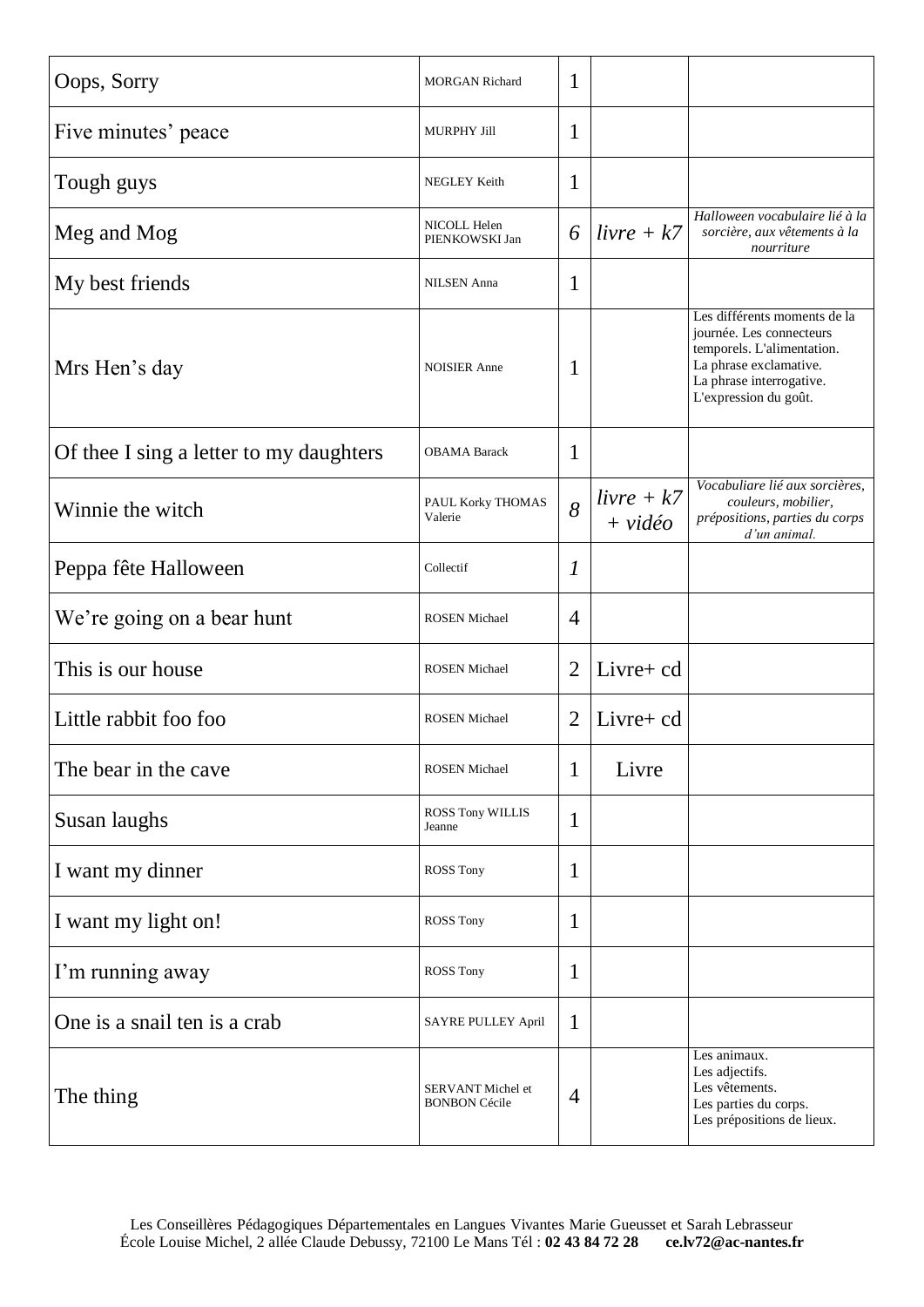| Eat your peas                      | <b>SHARRAT Nick GRAY</b><br>Kes            | 6              | $Livre +$<br>CD<br>MP3 | I like, I don't like, la<br>nourriture, if.                                          |
|------------------------------------|--------------------------------------------|----------------|------------------------|--------------------------------------------------------------------------------------|
| The foggy foggy forrest            | <b>SHARRAT Nick</b>                        | 2              |                        |                                                                                      |
| Ketchup on your cornflakes         | <b>SHARRAT Nick</b>                        | 3              |                        | Food and body parts,<br>expression du gout.                                          |
| Hippo has a hat                    | SHARRAT Nick and<br><b>DONALDSON Julia</b> | $\overline{2}$ |                        |                                                                                      |
| One to ten and back again          | <b>SHARRAT Nick HEAP</b><br>Sue            | 1              |                        |                                                                                      |
| Chocolate mousse for greedy goose  | <b>SHARRAT Nick and</b><br>DONALDSON Julia | 1              |                        |                                                                                      |
| Hippo has a hat                    | <b>SHARRAT Nick and</b><br>DONALDSON Julia | $\overline{2}$ |                        |                                                                                      |
| <b>More Pants</b>                  | Giles Andreas<br><b>SHARRAT Nick</b>       | 1              |                        |                                                                                      |
| Let's go outside                   | SPITZER Katja                              | 1              |                        |                                                                                      |
| Shapes are fun                     | SPITZER Katja                              | 1              |                        |                                                                                      |
| How do you feel?                   | <b>STANLEY Mandy</b>                       | 1              |                        |                                                                                      |
| Dinosaur Roar                      | STICKLAND Paul and<br>Henrietta            | 1              | $livre +$<br>CD        |                                                                                      |
| My cat likes to hide in boxes      | <b>SUTTON Eve</b>                          | 7              |                        | Pays, verbs d'action, couleurs,<br>prepositions, structure « Can<br>you+ verb. »     |
| The elephant and the bad baby      | VIPONT Elfrida                             | $\mathbf{1}$   |                        | Nourriture, magasins, structure<br>"Would you like?"<br>Culturel politesse + teatime |
| <b>Owl Babies</b>                  | <b>WADDELL Martin</b>                      | $\overline{2}$ |                        |                                                                                      |
| Can't you sleep, little bear?      | <b>WADDELL Martin</b>                      | $\overline{2}$ | Livre+cd               |                                                                                      |
| Farmer duck                        | <b>WADDELL Martin</b>                      | $\mathbf{1}$   | $Livre +$<br>cd        |                                                                                      |
| Lucky socks                        | <b>WESTON Carrie</b>                       | 1              |                        |                                                                                      |
| The pigeon finds a hot dog!        | WILLEMS Mo                                 | 1              |                        | Phrases imperatives négatives.                                                       |
| George the dragon and the princess | <b>WORMELL Chris</b>                       | 1              |                        |                                                                                      |
| George and the dragon              | <b>WORMELL Chris</b>                       | 1              |                        |                                                                                      |
| Adam Pig's big book                | YOUNG Selina                               | 1              |                        |                                                                                      |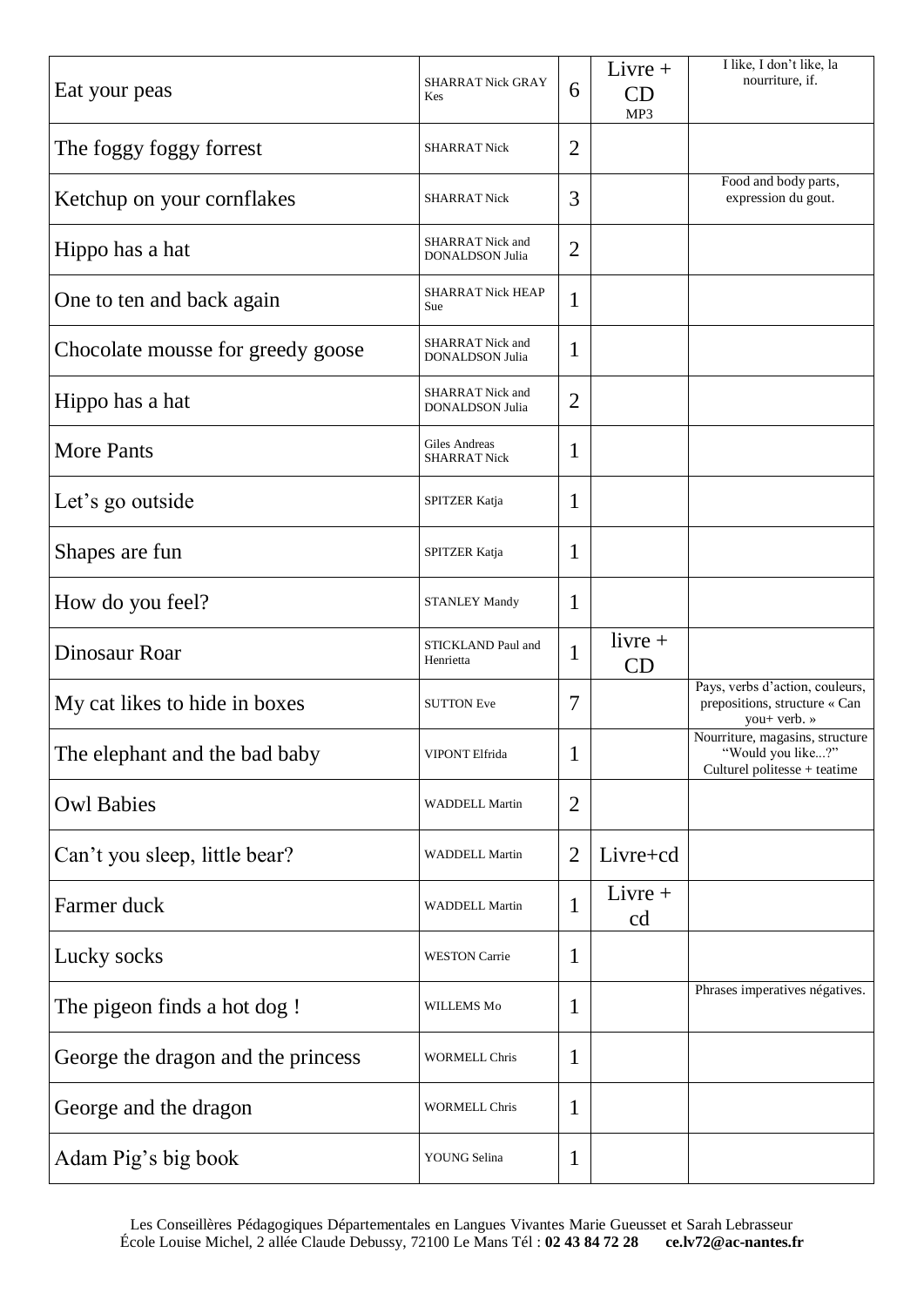| Harry the dirty dog | ZION Gene      |  |                                                                                     |
|---------------------|----------------|--|-------------------------------------------------------------------------------------|
| 12 little witches   | ZIEFER Harriet |  | Vocabulaire sur Halloween:<br>trick or treat + personages<br>Les nombres jusuq'à 10 |

## Imagiers

| Things to learn                                    | Par Tiger tales                               | 1                |  |
|----------------------------------------------------|-----------------------------------------------|------------------|--|
| My first words                                     | <b>BREEZE</b> Lynn pour Collins               | $\boldsymbol{l}$ |  |
| Lift and learn: town                               | Par Really decent books                       | 1                |  |
| Hide and seek first words                          | Par Discover more                             | $\boldsymbol{l}$ |  |
| Les 100 premiers mots en allemand                  | Par Usborne                                   | 1                |  |
| Mes premiers mots en allemand                      | hachette                                      | 1                |  |
| Fun to learn words                                 | <b>LLEWELLYN</b> Claire                       | 1                |  |
| Le grand imagier de Foxy en<br>anglais             | ABC melody                                    | 1                |  |
| L'imagerie français/ anglais                       | Fleurus enfants                               | $\mathcal{I}$    |  |
| What's that?                                       | A campbell BIG board book                     | $\mathcal{I}$    |  |
| First words kitchen                                | Snap shot                                     | $\mathcal{I}$    |  |
| First words food                                   | Snap shot                                     | $\mathcal{I}$    |  |
| First words garden                                 | Snap shot                                     | 1                |  |
| Who's that?                                        | A campbelle BIG board book                    | 1                |  |
| First dictionary                                   | Paragon                                       | 1                |  |
| Little monsters' book of numbers                   | <b>THOMAS Frances</b>                         | $\mathcal{I}$    |  |
| Weather                                            | <b>GRUNDY</b> Lynn pour Grandreams<br>limited | $\boldsymbol{l}$ |  |
| The kids can press French and<br>English word book | Kids can press                                | 1                |  |
| My learning library :                              | Hinkler books                                 | Valisette des 8  |  |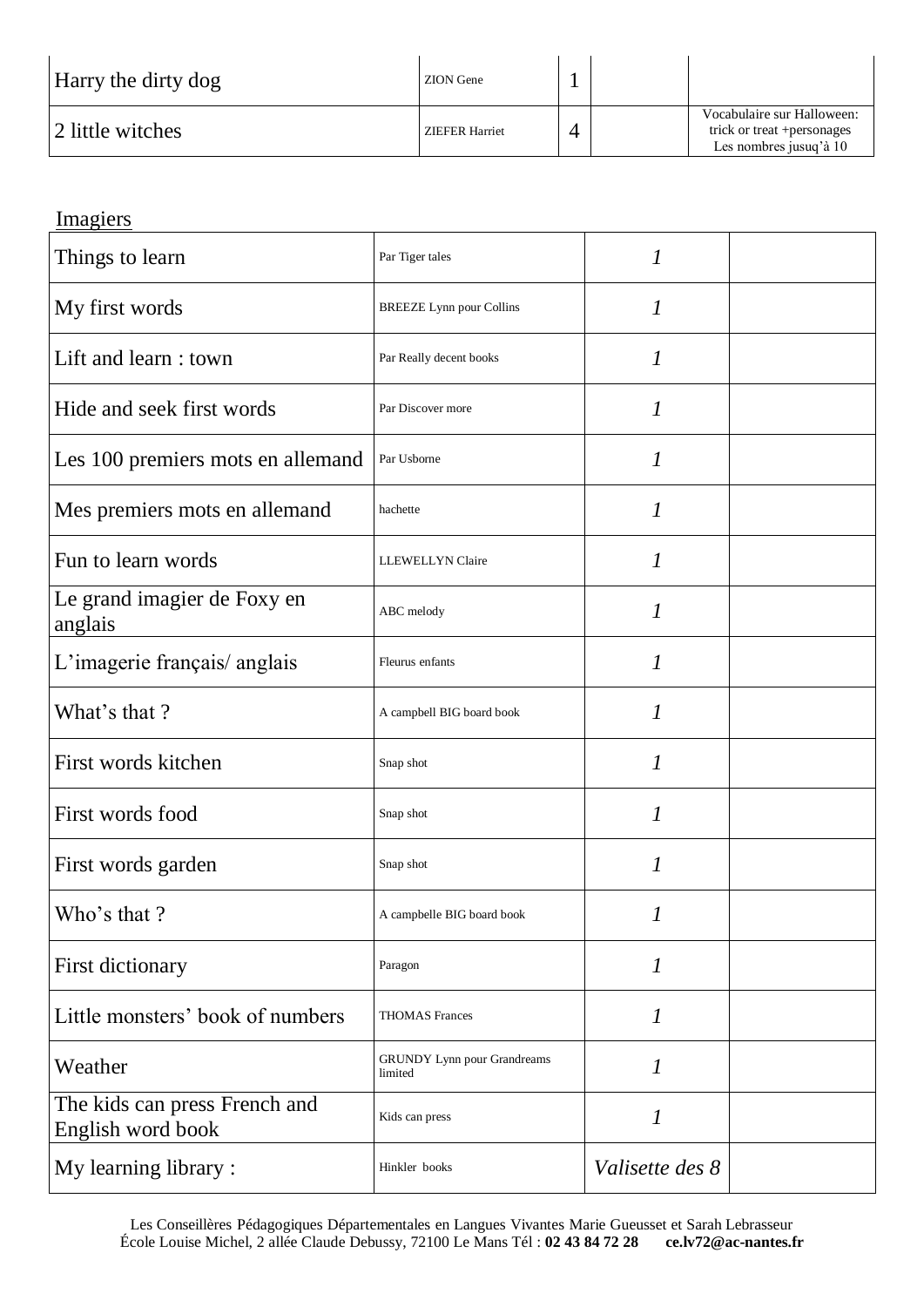| Things to wear, Alphabet, Around | volumes |  |
|----------------------------------|---------|--|
| the house, Animals, Food,        |         |  |
| Counting, Colours and Toys.      |         |  |

### Livres bi lingues

| This is sport                | Mellow                 |  |
|------------------------------|------------------------|--|
| On the farm (Oops et Ohlala) | Mellow (talents hauts) |  |
| Zoé and Chloé at school      | HAUTEBERT Pauline      |  |

#### Contes

| $\sim$ $\sim$ $\sim$         |                                                    |                   |       |                                                                                                                                  |
|------------------------------|----------------------------------------------------|-------------------|-------|----------------------------------------------------------------------------------------------------------------------------------|
| The little red riding hood   | retold by ARENGO Sue                               | 1                 | Livre | Vocabulaire: wolf, granny,<br>cupcake, nice, pretty, big,<br>eyes, ears, arms, teeth, see,<br>hear, hug, eat. Structure<br>"Why" |
| The gingerbread Man          | Oxford University Press (classic tales<br>level 2) | $\mathbf{1}$      | Livre |                                                                                                                                  |
| The gingerbread Man          | McCAFFERT Catherine                                | $\mathbf{I}$      |       |                                                                                                                                  |
| The little red Hen           | Oxford University Press (classic tales<br>level 1) | 1<br>$\mathbf{I}$ |       |                                                                                                                                  |
| Little red riding hood       | Oxford University Press (classic tales<br>level 1) | $\mathbf{I}$      |       |                                                                                                                                  |
| The three pigs               | <b>WIESNER David</b>                               | $\mathbf{I}$      |       |                                                                                                                                  |
| Puss in boots                | Once upon a Storytime Serie                        | $\mathbf{I}$      |       |                                                                                                                                  |
| My book of the ugly duckling | A giant Maxton book                                | -                 |       |                                                                                                                                  |

## Recueils de chants, de comptines /DVD

| Let's chant, let's sing 1                            |          | $livre +$<br>CD(manquant)      |  |
|------------------------------------------------------|----------|--------------------------------|--|
| Let's chant, let's sing 2                            |          | $livre + CD$                   |  |
| Let's chant, let's sing 3                            |          | $livre + CD$                   |  |
| Let's chant, let's sing 4                            |          | $livre + CD$                   |  |
| Mes comptines préférées en anglais<br>et en français | arbmusic | $4 CD (+ pdf)$<br>des paroles) |  |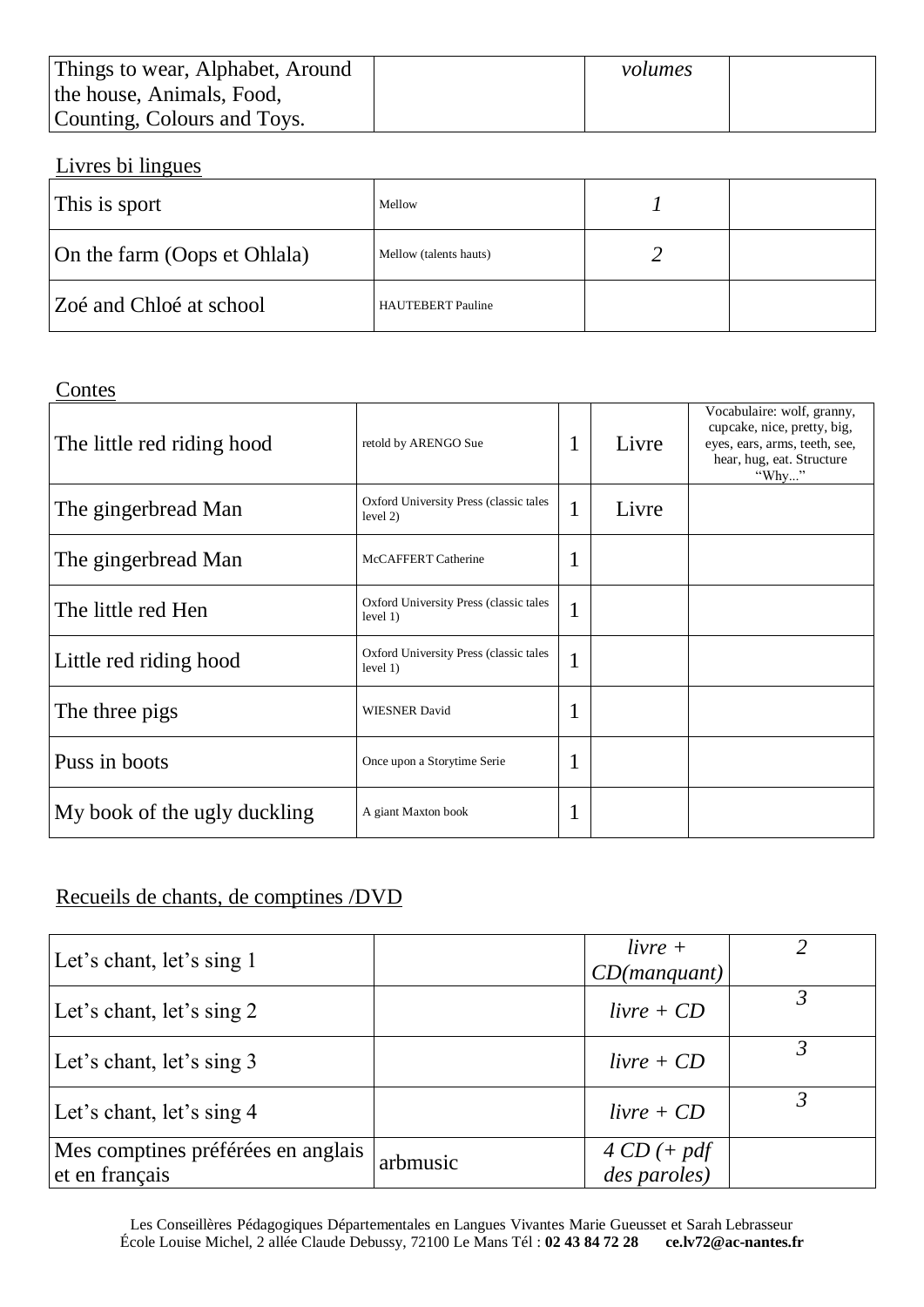| J'apprends l'anglais en chantant        | Assimil                           | $1 cd+ livre$  |  |
|-----------------------------------------|-----------------------------------|----------------|--|
| L'anglais en chantant                   | Didier                            |                |  |
| Pat a cake (nursery rhymes)             | Child's Play                      | livre          |  |
| Les plus belles comptines<br>espagnoles | Didier jeunesse                   | CD             |  |
| Mes premières comptines en<br>anglais   | Gründ                             | Livre musical  |  |
| <b>Jazz Chant Fairy Tales</b>           | <b>Oxford American</b><br>English | Livre + $2 k7$ |  |
| Chante et découvre l'espagnol           | Abc melody                        | $Livre + cd$   |  |

Livres pédagogiques, fichiers photocopiables

| Activity book for children                        | <b>CLARK</b> Christopher                                                              | 6 volumes                 |                                                                           |
|---------------------------------------------------|---------------------------------------------------------------------------------------|---------------------------|---------------------------------------------------------------------------|
| Kids only                                         |                                                                                       | 5 volumes<br>$livre + k7$ |                                                                           |
| English for primary teachers                      | <b>WRAY David</b><br><b>MEDWELL Jane</b>                                              |                           |                                                                           |
| Saynètes en anglais                               | <b>FONTAINE</b> François                                                              |                           |                                                                           |
| Very young learners                               | <b>REILLY Vanessa</b><br>M.WARD Sheila                                                |                           | Activités sur<br>different<br>themes avec<br>du matériel à<br>photocopier |
| Tell it again                                     | <b>ELLIS</b> Gail                                                                     | $livre+ k7$               |                                                                           |
| Primary Teachers' ressource book 3                | <b>GRAY Karen</b>                                                                     |                           |                                                                           |
| Animer des rituels en anglais                     | DIETSCH Anne-Claire Livre+ cd rom                                                     |                           |                                                                           |
| L'apprentissage précoce d'une<br>langue étrangère | <b>GOANACH' Daniel</b>                                                                | Livre                     |                                                                           |
| Favoriser l'estime de soi à l'école               | Collectif: MERAM<br>Dalith, EVRAUD<br>Geneviève, FONTAIN<br>E Denis, OELSNER<br>Agnès |                           |                                                                           |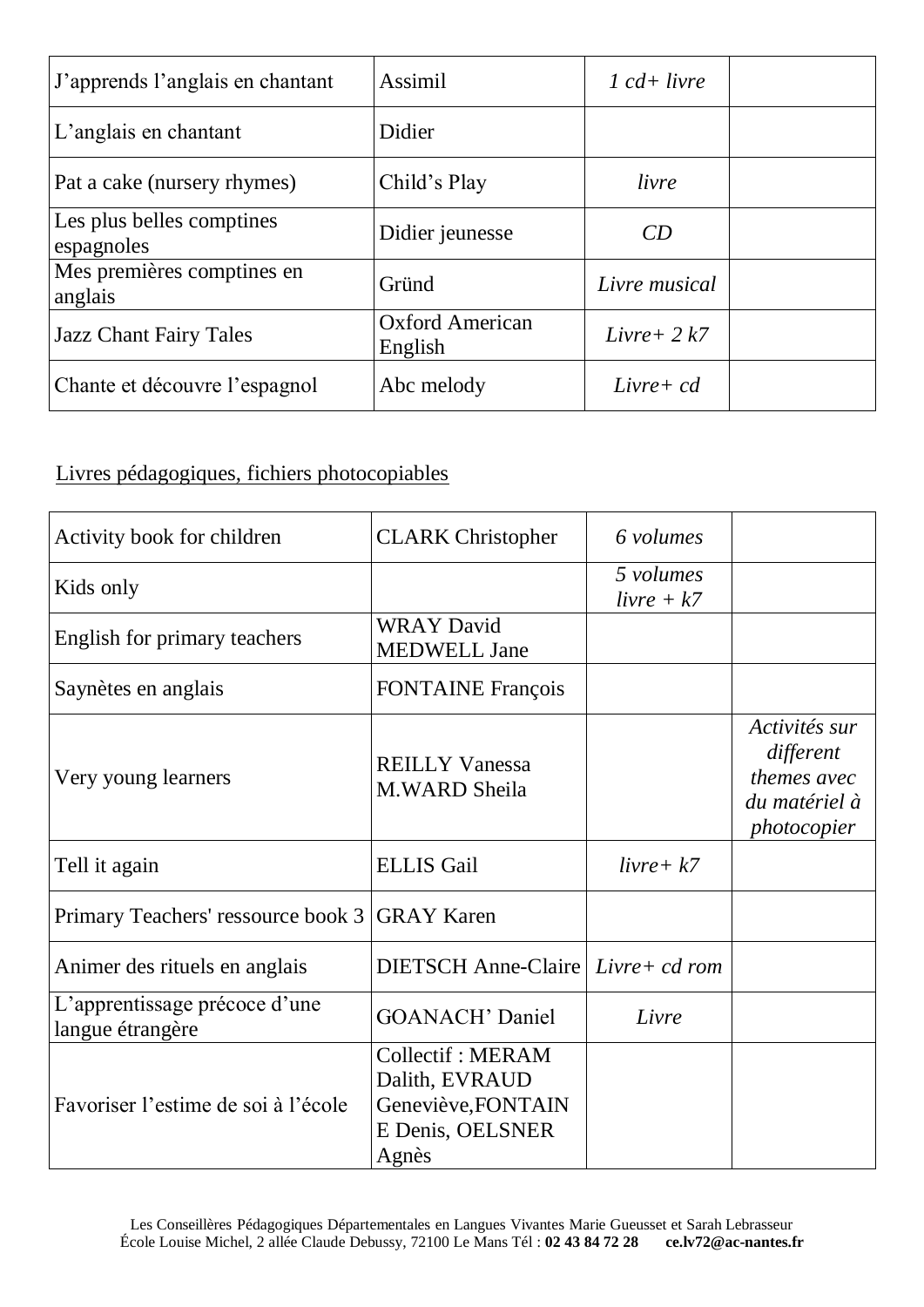| Enseigner l'anglais                                 | <b>PERROT</b> Laurent et<br>JULIÉ Kathleen |  |
|-----------------------------------------------------|--------------------------------------------|--|
| L'écoute de bruits et de sons                       | <b>QUILAN Danielle</b>                     |  |
| Les tices en classe : mode d'emploi DOMINE Ghislain |                                            |  |

### Jeux

| La famille de Monsieur Patate | $\overline{2}$ |  |
|-------------------------------|----------------|--|
| Twister                       | $\overline{2}$ |  |
| Little Circuit                | $\mathbf{1}$   |  |
| Pippo                         | $\mathbf{1}$   |  |
| <b>Ballons</b>                | $\mathbf{1}$   |  |
| <b>Bizaroïd</b>               | $\mathbf{1}$   |  |
| Halli Galli                   | $\mathbf{1}$   |  |
| Little mémo                   | $\mathbf{1}$   |  |
| Le verger                     | $\mathbf{1}$   |  |
| Uno                           | $\mathbf{1}$   |  |

### Albums culturels/ Plurilinguisme

| Minou Minou où es-tu allé ? A<br>Londres |           |  |  |
|------------------------------------------|-----------|--|--|
| Petit Pop Up panoramique de<br>Londres   | Cesterman |  |  |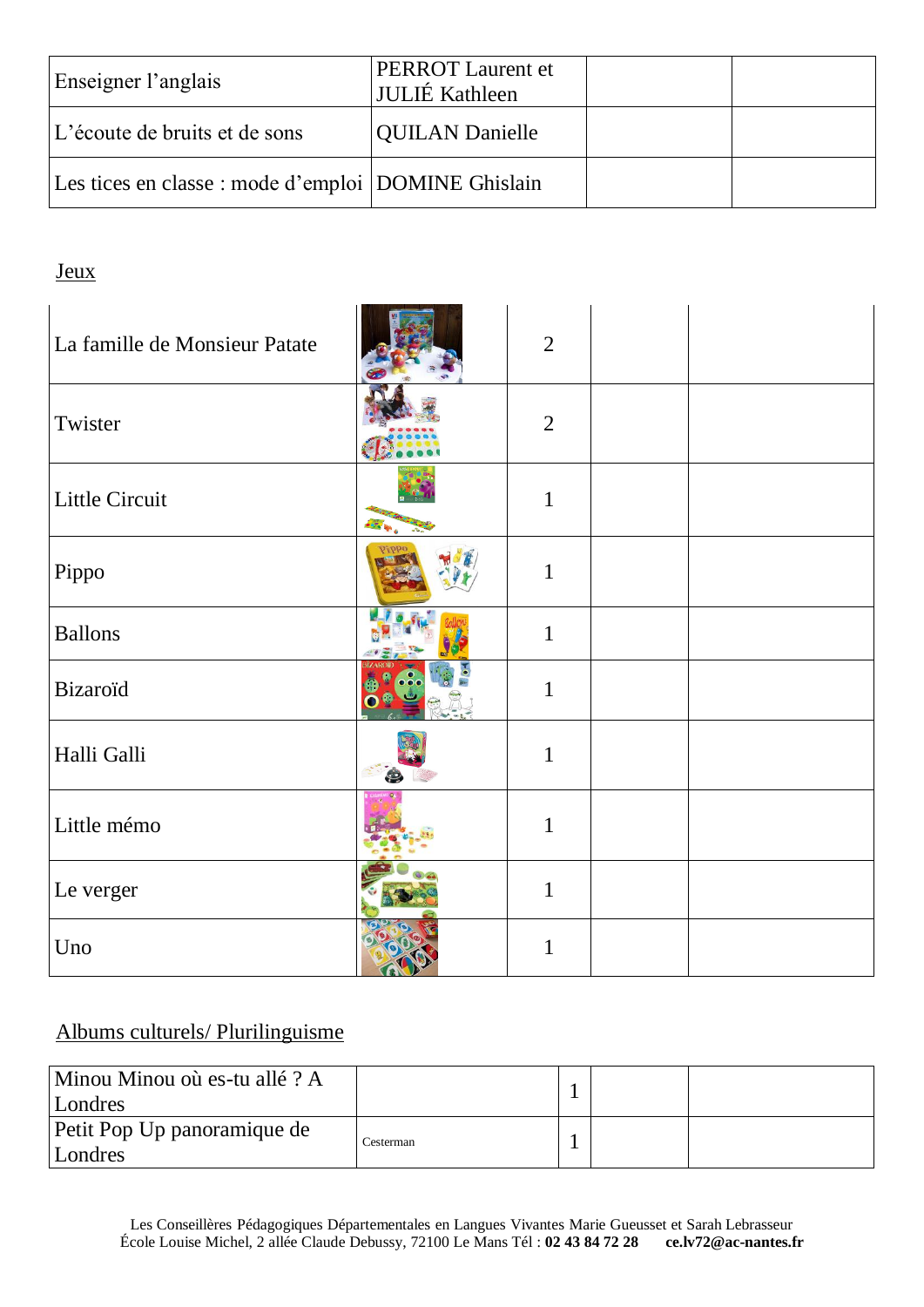| My first London taxi                                 | <b>BILLET</b> Marion           | 1            |                               |                                           |
|------------------------------------------------------|--------------------------------|--------------|-------------------------------|-------------------------------------------|
| Hello ! London                                       | Campell                        | 1            |                               |                                           |
| Cat and Mouse: Go to London                          | Abc melody                     | 1            |                               |                                           |
| The queen's hat                                      | <b>ANTONY Steve</b>            | 4            |                               | Les monuments de Londres.<br>La reine     |
| The queen's handbag                                  | <b>ANTONY Steve</b>            | 5            |                               | Les monuments en Angleterre.<br>La reine. |
| God save the cook<br>Recettes so British!            | SCHWOB Julie pour Mango        | 1            |                               |                                           |
| A la découverte des fêtes anglo-<br>saxonnes cycle 3 | Delgrave                       | 1            |                               |                                           |
| Where is my cat?                                     | Abc melody                     | 1            |                               |                                           |
| Eva de Stockholm                                     | Abc melody                     | 1            |                               |                                           |
| Petite méthode pour apprendre le<br>chinois          | Retz                           | 1            |                               |                                           |
| New York mes petits docs                             | Milan                          | 1            | documentaire                  |                                           |
| Petit Pop Up Panoramique 2 New<br>York               | casterman                      | 1            | documentaire                  |                                           |
| <b>Statue of Liberty</b>                             | Kenneth feld                   | 1            | Coloring and<br>activity book |                                           |
| 10 contes d'Australie                                | LANGLOIS Annie pour Flammarion | 1            | livre                         |                                           |
| Outback adventure (australian<br>holiday)            | McLEOD Kate                    | 1            | livre                         |                                           |
| Canada                                               | <b>CANIZARES</b> Susan         | 1            | livre                         |                                           |
| Canada 123                                           | <b>BELLEFONTAINE Kim</b>       | 1            | livre                         |                                           |
| Gretzy's Game                                        | <b>LEONETTI Mike</b>           | 1            | livre                         |                                           |
| <b>British Isles</b>                                 |                                | 1            | puzzle                        |                                           |
| Canada                                               |                                | $\mathbf{1}$ | puzzle                        |                                           |
| Les monuments de Londres                             |                                | 1            | Domino (fait<br>maison)       |                                           |
| Monnaie anglaise                                     |                                | 1 set        | spécimen                      |                                           |